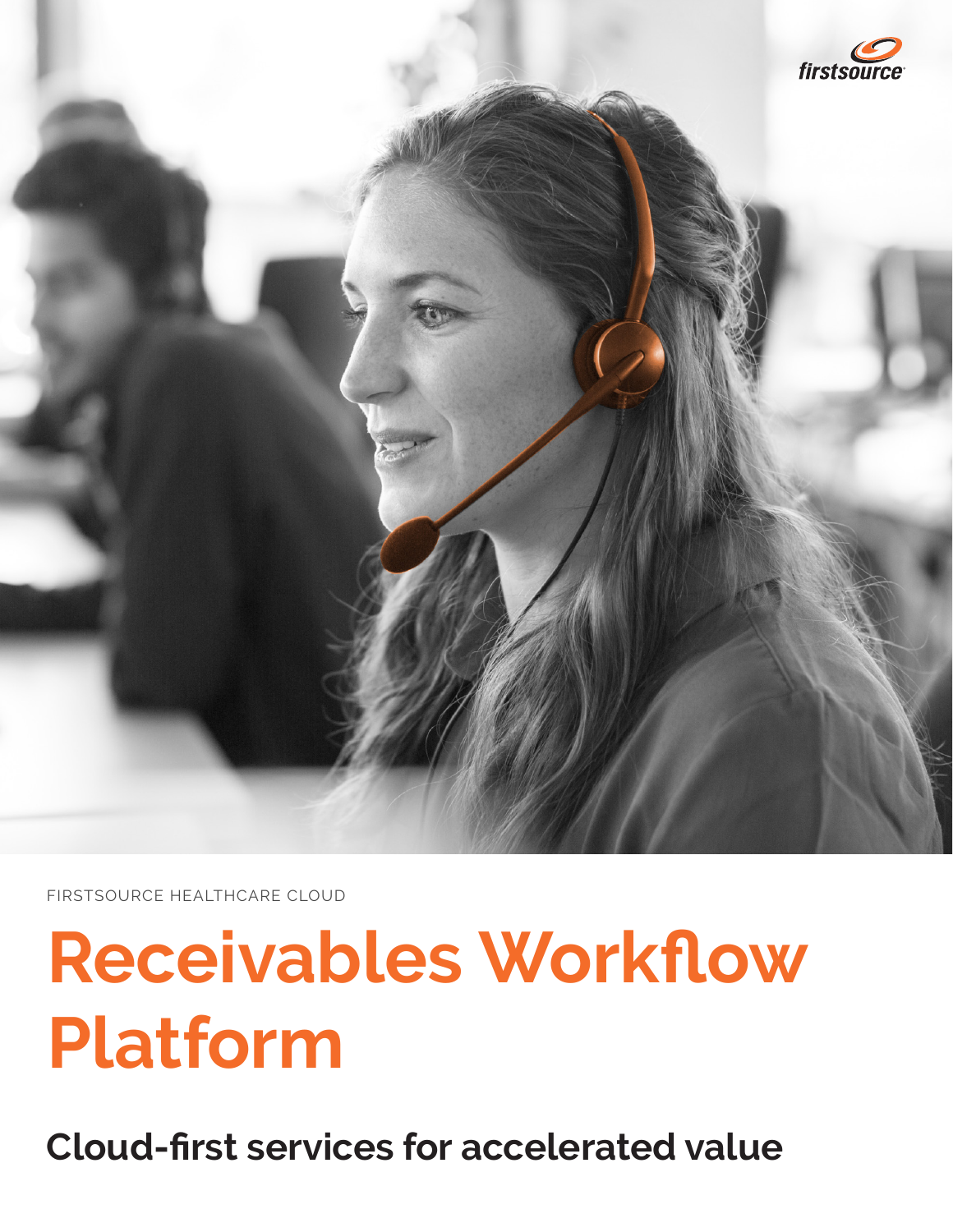

Account representatives managing inbound and outbound calls need a contextual view of customer information to optimize call handling and service.

Gathering relevant customer data on legacy systems requires account representatives to navigate multiple screens. This limits their productivity and results in high average talk time.

What's more, most workflows are not granular enough, forcing service representatives to resort to paper-based Standard Operating Procedures (SOP) and cheat sheets. They also manually look up status codes, follow up timelines, and client specific repayment terms and conditions.

Unsurprisingly, payment processing errors are common.

### **Receivables Workflow Platform over the cloud**

**Firstsource Healthcare Cloud: Receivables Workflow Platform,** is a unified console for account representatives to manage omnichannel communications (inbound, email, webchat) in a secure message center.

It also enables them to collect customer payments, access a unified view of the customer history, and perform seamless outbound operations.

## **Key benefits**

The cloud-first solution simplifies navigation and tailors workflows to create a superior user experience and enhance productivity. Additionally, exception-based processing rules sharpen associate focus on accounts that require effort, thereby improving overall effectiveness.

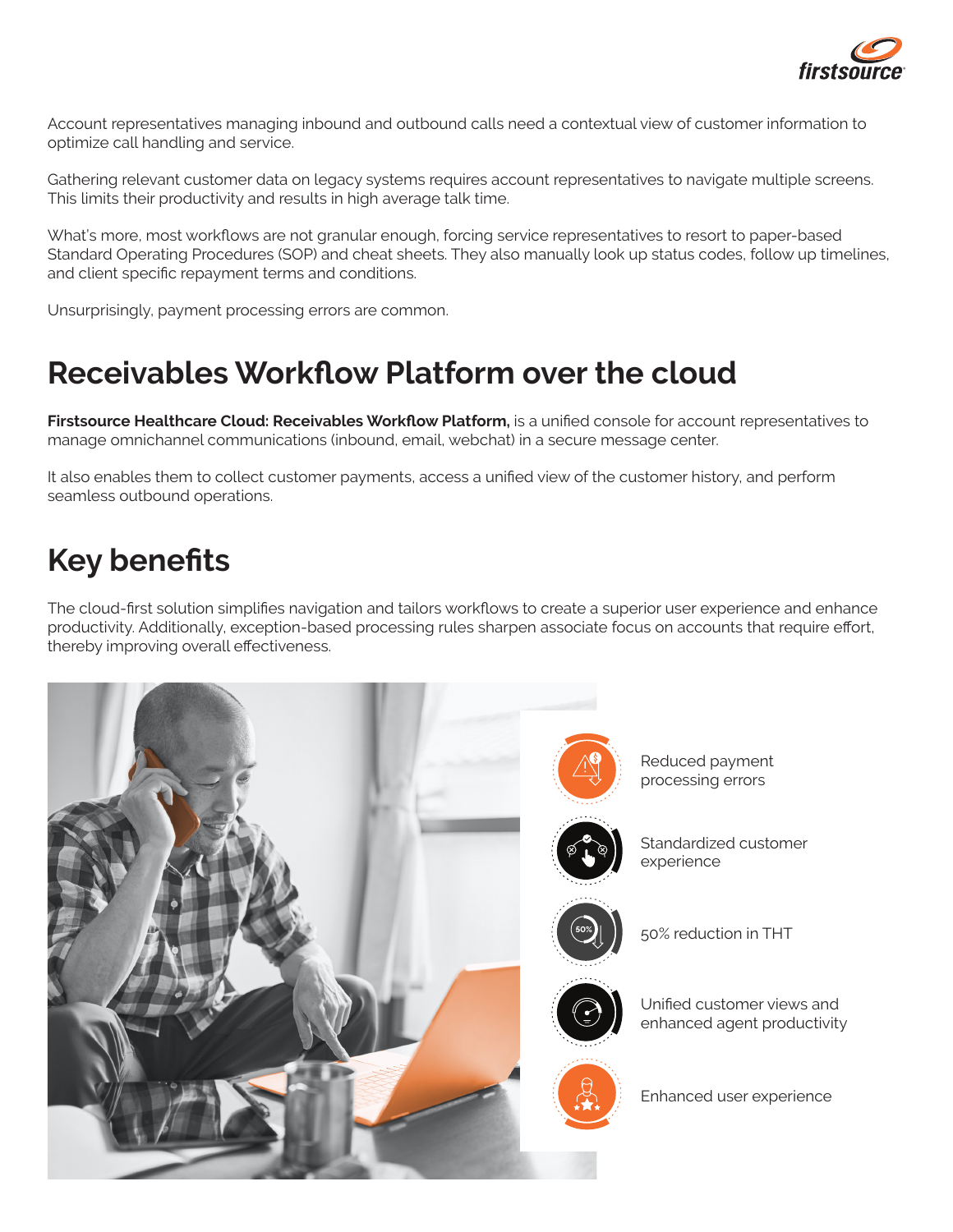

# **Solution features**

Our Receivables Workflow Platform is a sophisticated tool that integrates seamlessly with systems of record and can be white labelled in custom hospital branding.

It creates an automated workflow based on account characteristics such as Provider, financial class, propensity to pay score, and associate skill sets.

The multi-channel CRM Platform comes with wide integration capabilities across systems of record and telephony systems and dialers and offers:



Email, text, webchat, chatbot, and secure messaging capabilities.







Collections and Finance modules with preconfigured patient plans and offers, payments, reconciliation and reporting.



Ability to tag disputes, address special circumstances such as bankruptcy/death, support patient opt-in/ out, and change key account attributes.



Robust reporting, dashboards, and profile management.

The platform integrates with existing systems from across a spectrum of technologies using Rest APIs, Webhooks, SFTP, and LDAP.



Future updates to the system include expanded integration with other collection systems and hospital EHRs as well as additional payment methods like Apple Pay and Google Pay.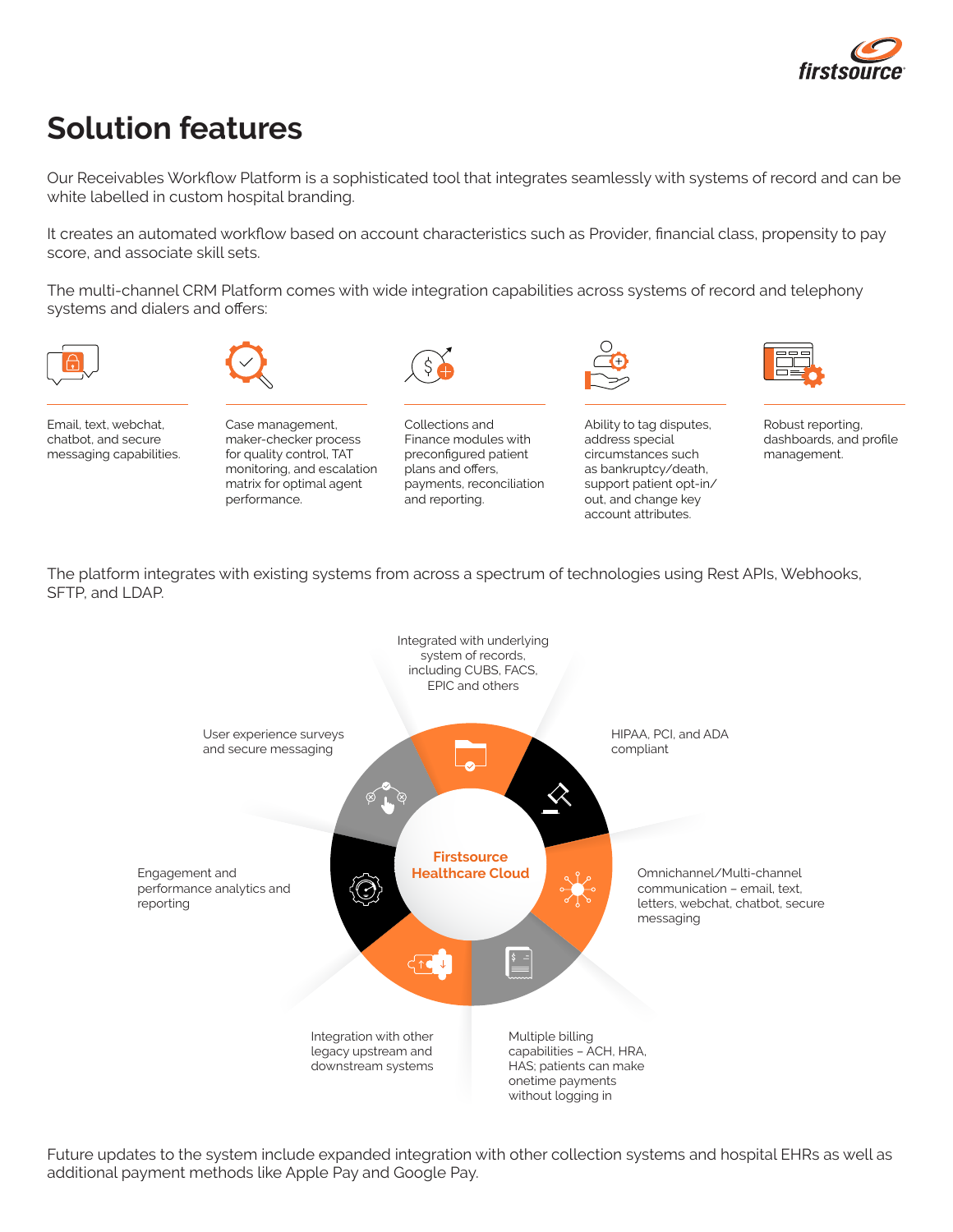

#### **How does it work**



## **Receivables Workflow Platform is just one component of our comprehensive Patient Engagement and Receivables Management solution**

The holistic Firstsource solution includes an entire stack of digital-first patient engagement and Eligibility and Enrollment services. They are specifically designed to uncover missing patient information and enhance engagement with patients across their journey, dramatically improving patient satisfaction as well as financial performance for hospitals.